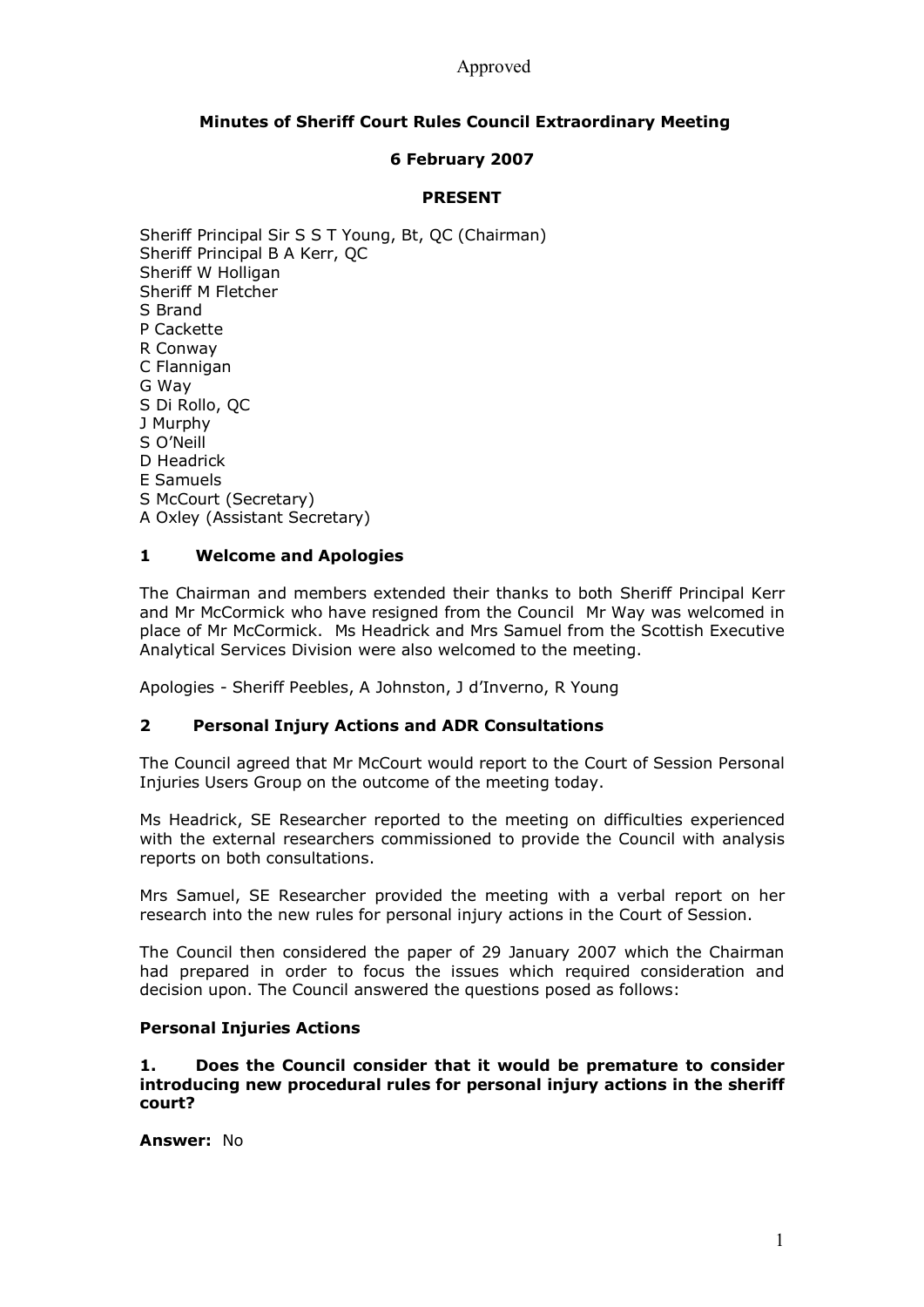**2. Does the Council consider in principle that the Court of Session rules for personal injury actions, suitably adapted for use in the sheriff court, should be adopted into the Ordinary Cause Rules?** 

**Answer:** Yes

**3. Does the Council consider in principle that these rules, suitably adapted for use in the sheriff court, should be adopted into the Summary Cause Rules in place of the existing Chapter 34 of the Summary Cause Rules 2002?** 

**Answer:** No

**4. Does the Council consider in principle that these rules, suitably adapted for use in the sheriff court, should be adopted into the Small Claim Rules 2002?** 

**Answer:** No

**5. Is the Council content that the Ordinary Cause Committee should consider the detailed comments from respondents on the proposed new rules with a view to issuing drafting instructions so that a revised draft Act of Sederunt incorporating necessary changes to the Ordinary Cause Rules should be brought before the full Council in due course for consideration and, if appropriate, approval?** 

**Answer:** Yes

**6. Is the Council content that the Ordinary Cause Committee should consider and instruct necessary changes to the Summary Cause Rules 2002 to give effect to the Court of Session rules for personal injury actions, all with a view to a draft Act of Sederunt being brought before the full Council in due course for consideration and, if appropriate, approval?** 

**Answer:** Superseded by Answer 3

**6A. Does the Council consider that a Users' Group should be established to monitor the new rules (if introduced) and, if so, who should be the members of this Group and what should be the terms of its remit?** 

**Answer:** The Council agreed to defer consideration on this question meantime

#### **Mediation and other forms of ADR**

**7. Ought the Council even to consider in principle whether there should be a rule in one or more of the four procedures available in the sheriff court to the effect that the sheriff should have a discretion in appropriate cases to encourage or require parties to refer their dispute to mediation or some other form of dispute resolution, or should the Council in the alternative take the view that this is a question which should be addressed in the first instance by the Scottish Executive and, ultimately, the Scottish Parliament?** 

**Answer:** Yes the Council should consider whether there should be such a rule.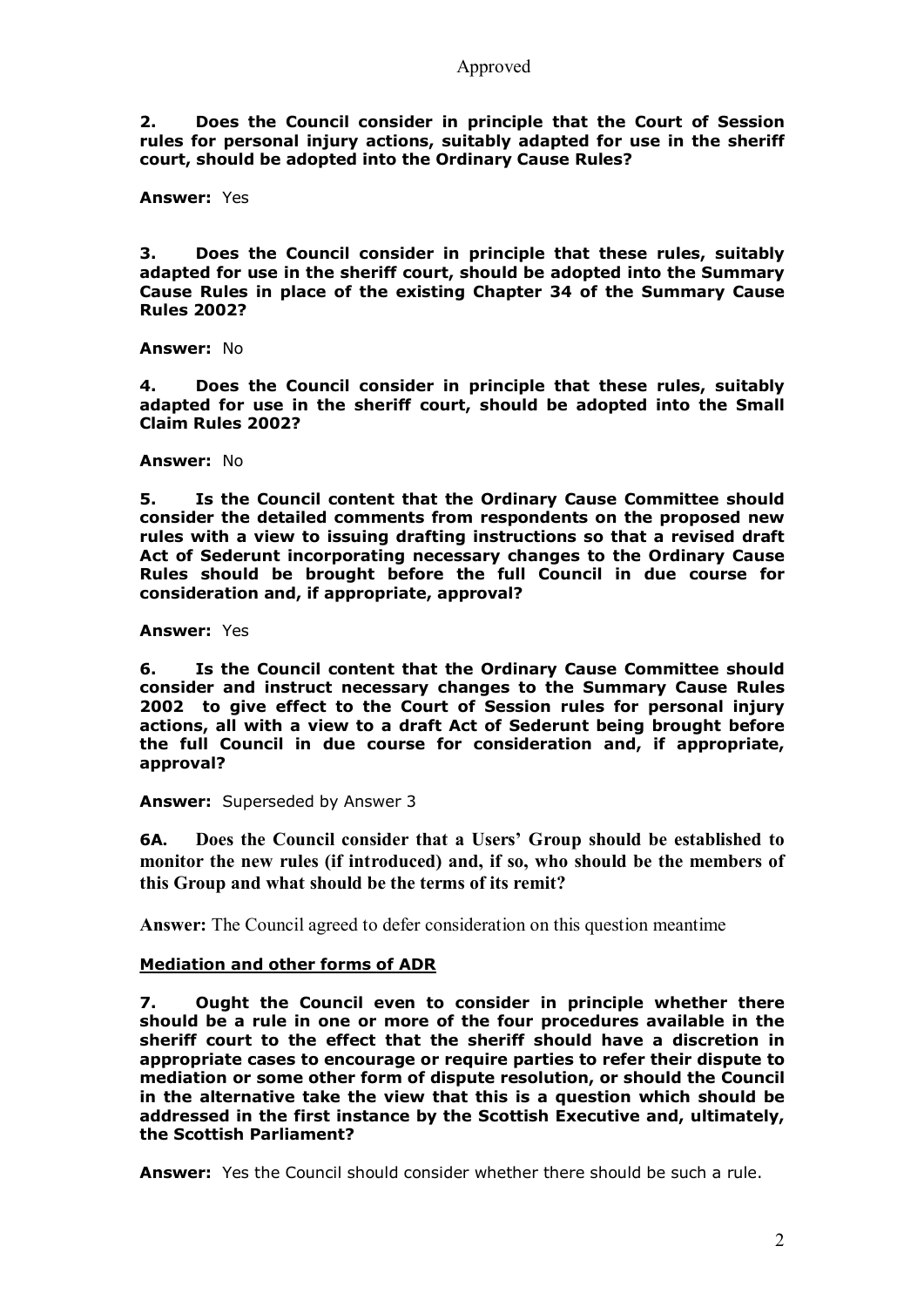**8. Does the Council consider that it is in any event premature to consider whether or not there should be a rule in any of the forms of procedure in the sheriff court to the effect that the sheriff should have a discretion in appropriate cases to encourage or require parties to refer their dispute to mediation or some other form of dispute resolution?** 

**Answer:** No

**9. Does the Council in principle consider that there should henceforth be a provision in one or more of the sets of rules applicable to civil business in the sheriff court which encourages, but does not compel, parties to seek resolution of matters in dispute between them by resort to mediation or some other form of dispute resolution before committing themselves finally to full-blown litigation?** 

**Answer:** Yes by a majority (8 v 4)

**10. Does the Council consider that a provision along the lines of the proposed Chapter 9A should apply, subject to any exceptions identified in response to question 11, to all types of action, procedure in which is governed by the Ordinary Cause Rules?** 

**Answer:** Yes

A proposal was made that such a provision should apply only at the stage of an Options Hearing rather than generally at any stage in an action.

- By a majority (8 v 4) the Council voted against this proposition.

**11. Does the Council consider that such a provision should be excluded in the case of (a) commercial actions governed by Chapter 40 of the Ordinary Cause Rules, (b) family and civil partnership actions governed by Chapters 33 and 33A respectively, (c) personal injury actions governed by the Chapter incorporating new personal injury rules into the Ordinary Cause Rules, and (d) any other type of action governed by the Ordinary Cause Rules?** 

**Answer: (a)** Yes **(b)** No **©** Yes **(d)** No.

**12. Does the Council consider that in principle there should be a rule in the same terms as the suggested rule 9A.1, or in terms similar thereto?** 

**Answer:** Yes by a majority (7 v 5)

**13. If so, is the Council satisfied with the terms of the suggested 9A.1 in its present form and, if not, in what way should it be amended?** 

**Answer:** Yes

**14. Does the Council consider that in principle there should be a rule in the same terms as the suggested rule 9A.2(1), or in terms similar thereto?**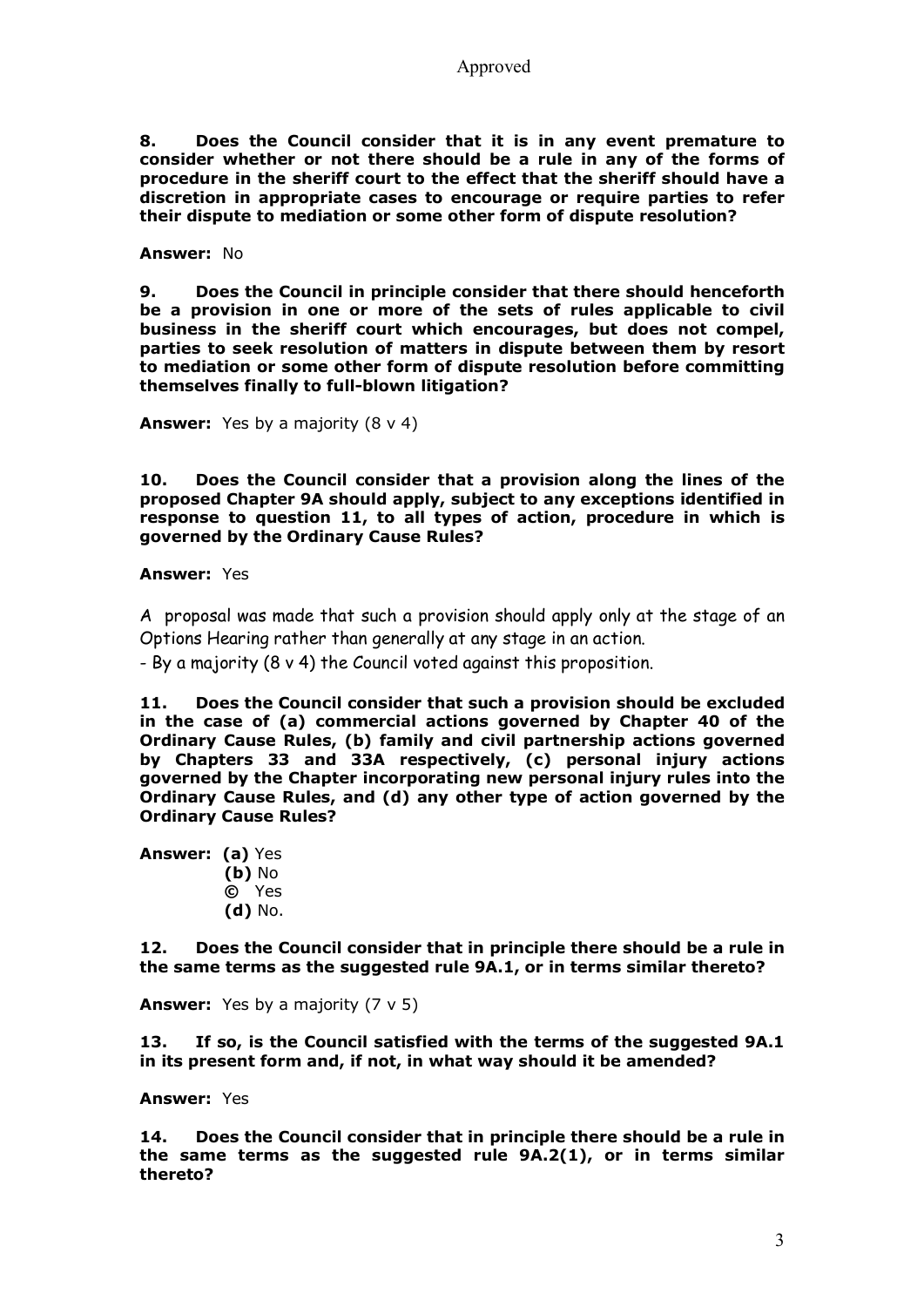**Answer:** Yes by a majority (7 v 5)

**15. If so, is the Council satisfied with the suggested rule 9A.2(1) in its present form and, if not, in what way should it be amended**?

**Answer:** Yes

**16. Is the Council content with the proposed new rule 9A.2(2) and, if not, in what way should it be amended?** 

**Answer:** Yes

**17. Leaving aside the question whether reasons should be given, does the Council consider that in principle there should be a rule in the same terms as the suggested rule 9A.3(1), or in terms similar thereto?** 

**Answer:** Yes

**18. Does the Council consider that the suggested Form 011 should require parties to state their reasons for consenting or not consenting, as the case may be, to a referral to mediation or another form of dispute resolution?**

**Answer:** No

**19. Does the Council consider that reasons should be given where all parties consent to a referral to mediation or another form of dispute resolution?**

**Answer:** No

**20. If the answer to question 17 is in the affirmative, is the Council satisfied with the suggested rule 9A.3(1) in its present form and, if not, in what way should it be amended?** 

**Answer:** Yes subject to deletion of references to reasons in Form 11

**21. Is the Council otherwise satisfied with the suggested Form 011 and, if not, in what way should it be amended?** 

**Answer:** Yes subject to the deletion of references to reasons in Form 11

**22. Is the Council satisfied that in principle there should be a rule in the same terms as the suggested rule 9A.3(2), or in terms similar thereto?** 

**Answer:** No

**23. If so, is the Council satisfied with the wording of the suggested rule 9A.3(2) in its present form and, if not, in what way should it be amended?** 

**Answer:** Superseded by Answer 22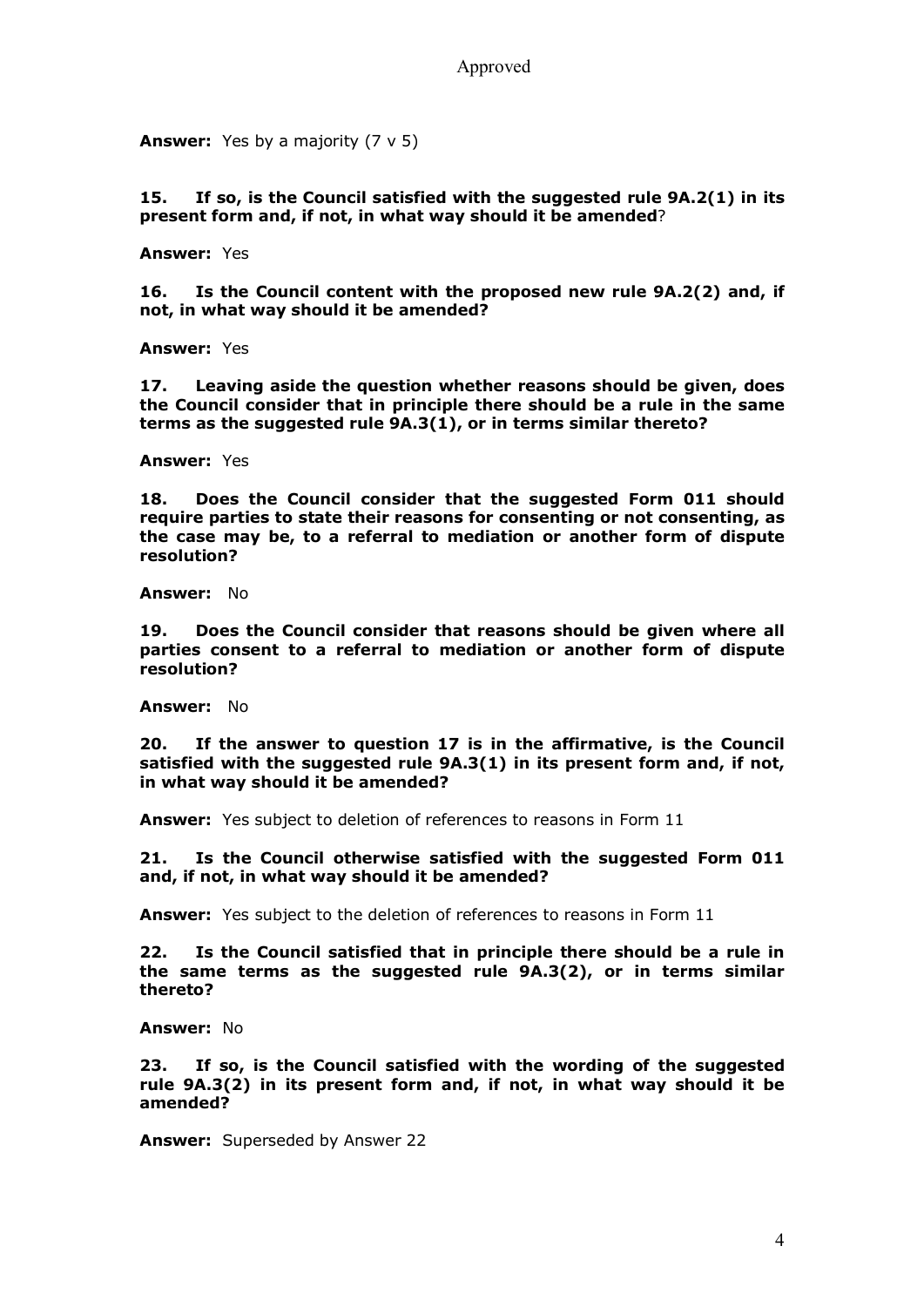#### **24. Is the Council satisfied that in principle there should be rule in the same terms as the suggested rule 9A.4, or in terms similar thereto?**

**Answer:** Yes. Agreed that the Ordinary Cause Committee should consider wording of rule.

**25. If so, is the Council satisfied with the wording of the suggested rule 9A.4 in its present form and, if not, in what way should it be amended?** 

**Answer:** Superseded by Answer 24 both in relation to rules 9A.4(1) and 9A.4(2)

**26. Is the Council satisfied that in principle there should be a new rule in the same terms as the suggested rule 9A.5, or in terms similar thereto?** 

**Answer:** No by a majority (9 V 3)

**27. If so, is the Council satisfied with the wording of the suggested rule 9A.5 in its present form and, if not, in what way should it be amended?** 

**Answer:** Superseded by Answer 26

**28. Is the Council satisfied that in principle there should be a new rule in the same terms as the suggested rule 3.1(5A), or in terms similar thereto?** 

**Answer:** No

**29. If so, is the Council satisfied with the wording of the suggested rule in its present form and, if not, in what way should it be amended?** 

**Answer:** Superseded by Answer 28

**30. Does the Council consider that there ought to be a new rule in the Ordinary Cause Rules to the effect that the expenses of a mediation or other form of dispute resolution should be treated as expenses in the cause and so recoverable as part of an award of expenses?** 

**Answer:** No

**31. Does the Council consider that the existing rules 33.22 and 33A.22 should be deleted from the Ordinary Cause Rules?** 

**Answer:** No

**32. Does the Council consider that in principle there ought to be inserted into the Summary Applications etc Rules 1999 a rule to the effect that the sheriff in appropriate cases may in his discretion encourage or require parties to consider mediation or some other form of dispute resolution?**

**Answer:** Yes

**33. If the Council considers that in principle there should be a rule along the lines suggested in the preceding question, is the Council**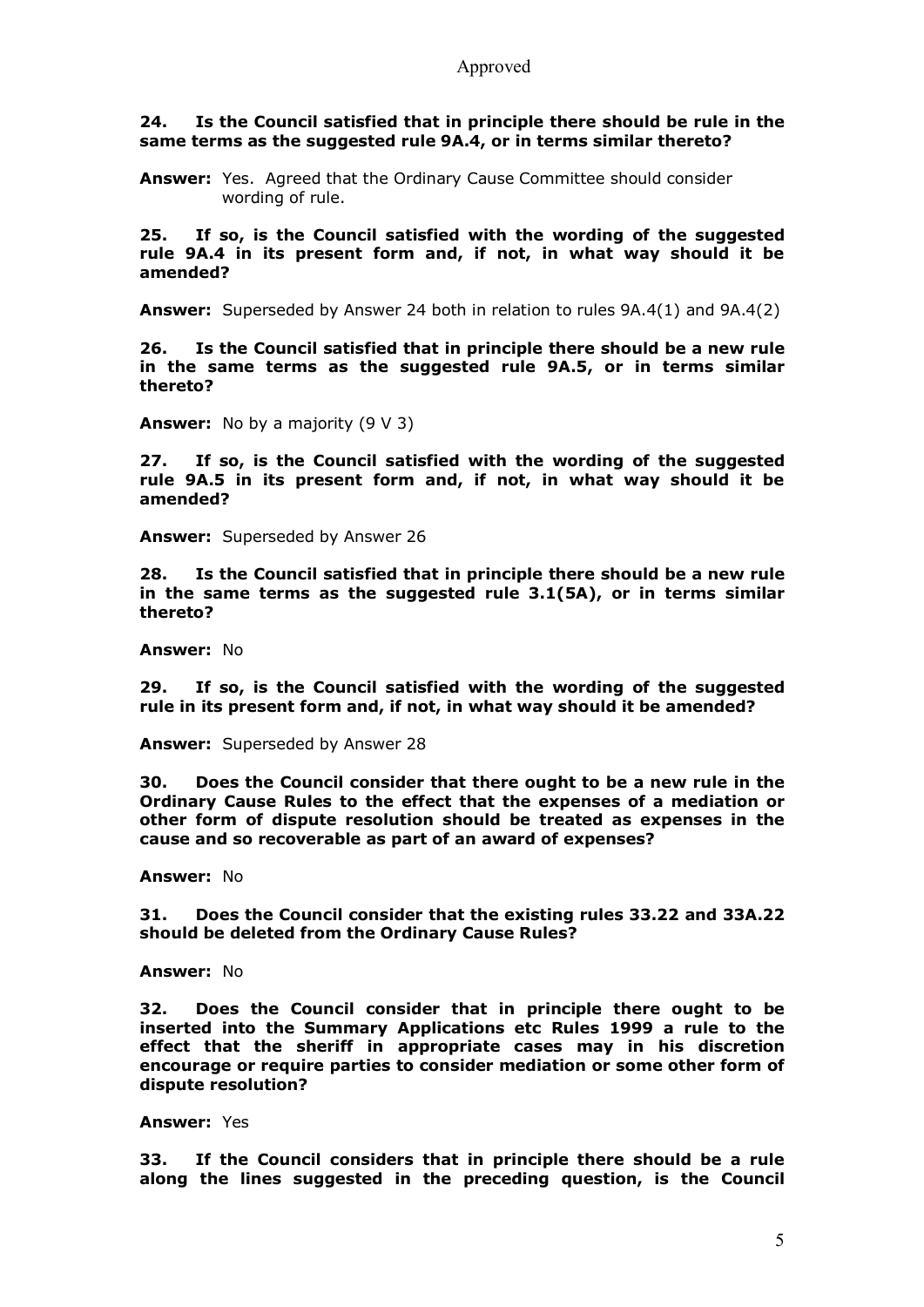Approved

**content that the detailed rules required to give effect to this decision should be in the same terms as those proposed for the Ordinary Cause Rules and, if not, what amendments should be made to the latter to fit them into the Summary Applications etc Rules 1999? Answer:** Yes

**34. Does the Council consider that in principle there should be imported into the Summary Cause Rules 2002 a rule to the effect that in appropriate cases the sheriff should have a discretion to encourage or require parties to consider mediation or some other form of alternative dispute resolution?**

**Answer:** Yes

**35. If so, does the Council consider that rules as nearly as may be in similar terms put to those proposed for the Ordinary Cause Rules should be imported into the Summary Cause Rules 2002 and, if not, what amendments should be made?** 

**Answer:** Yes

**36. Does the Council consider that in principle a rule as suggested in question 34 above should be imported into the Small Claim Rules 2002?** 

**Answer:** Yes

**37. If so, does the Council consider that rules as nearly as may be in similar terms put to those proposed for the Ordinary Cause Rules should be imported into the Small Claim Rules 2002 and, if not, what amendments should be made?** 

**Answer:** Yes

**38. Does the Council agree that rule 8.3 of the Summary Cause Rules 2002 and rule 9.2 of the Small Claim Rules 2002 should be amended by the incorporation into each of a new paragraph in the following terms:** 

**"8.3(2A)/9.2(2A): In carrying out the duties referred to in paragraph (2)(b), the sheriff may hold discussions in private and not in open court"?** 

**Answer:** Yes subject to both rules being amended to include the words "if parties consent"

**39. Does the Council agree that otherwise rules 8.3 and 9.2 should remain for the time being unaltered?** 

**Answer:** Yes

#### **Employment of counsel etc**

**40. Does the Council agree that the Faculty's proposals should be discussed at a forthcoming meeting?** 

**Answer:** Yes